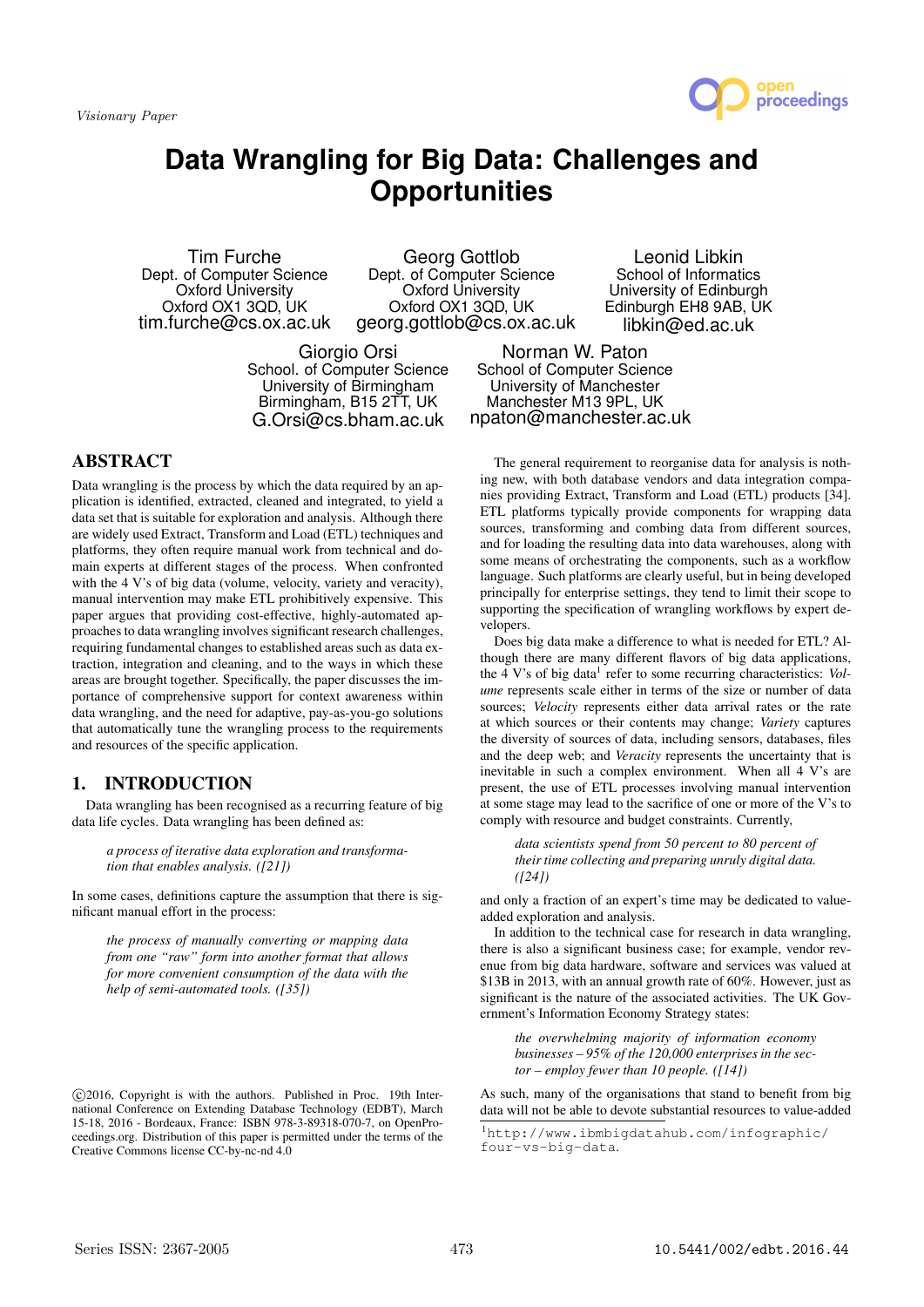data analyses unless massive automation of wrangling processes is achieved, e.g., by limiting manual intervention to high-level feedback and to the specification of exceptions.

Example 1 (e-Commerce Price Intelligence). When running an e-Commerce site, it is necessary to understand pricing trends among competitors. This may involve getting to grips with: Volume – thousands of sites; Velocity – sites, site descriptions and contents that are continually changing; Variety – in format, content, targeted community, etc; and Veracity – unavailability, inconsistent descriptions, unavailable offers, etc. Manual data wrangling is likely to be expensive, partial, unreliable and poorly targeted.

As a result, there is a need for research into how to make data wrangling more cost effective. The contribution of this vision paper is to characterise research challenges emerging from data wrangling for the 4Vs (Section 2), to identify what existing work seems to be relevant and where it needs to be further developed (Section 3), and to provide a vision for a new research direction that is a prerequisite for widespread cost-effective exploitation of big data (Section 4).

## 2. DATA WRANGLING – RESEARCH CHALLENGES

As discussed in the introduction, there is a need for cost-effective data wrangling; the 4 V's of big data are likely to lead to the manual production of a comprehensive data wrangling process being prohibitively expensive for many users. In practice this means that data wrangling for big data involves: (i) *making compromises* – as the perfect solution is not likely to be achievable, it is necessary to understand and capture the priorities of the users and to use these to target resources in a cost-effective manner; (ii) *extending boundaries* – as relevant data may be spread across many organisations and of many types; (iii) *making use of all the available information* – applications differ not only in the nature of the relevant data sources, but also in existing resources that could inform the wrangling process, and full use needs to be made of existing evidence; and (iv) *adopting an incremental, pay-as-you-go approach* – users need to be able to contribute effort to the wrangling process in whatever form they choose and at whatever moment they choose.

The remainder of this section expands on these features, pointing out the challenges that they present to researchers.

#### 2.1 Making Compromises

Faced with an application exhibiting the 4 V's of big data, data scientists may feel overwhelmed by the scale and difficulty of the wrangling task. It will often be impossible to produce a comprehensive solution, so one challenge is to make well informed compromises.

The *user context* of an application specifies functional and nonfunctional requirements of the users, and the trade-offs between them.

Example 2 (e-Commerce User Contexts). In price intelligence, following on from Example 1, there may be different user contexts. For example, routine *price comparison* may be able to work with a subset of high quality sources, and thus the user may prefer features such as *accuracy* and *timeliness* to *completeness*. In contrast, where sales of a popular item have been falling, the associated *issue investigation* may require a more complete picture for the product in question, at the risk of presenting the user with more incorrect or out-of-date data.

Thus a single application may have different *user contexts*, and any approach to data wrangling that hard-wires a process for selecting and integrating data risks the production of data sets that are not always fit for purpose. Making well informed compromises involves: (i) capturing and making explicit the requirements and priorities of users; and (ii) enabling these requirements to permeate the wrangling process. There has been significant work on decision-support, for example in relation to multi-criteria decision making [37], that provides both languages for capturing requirements and algorithms for exploring the space of possible solutions in ways that take the requirements into account. For example, in the widely used Analytic Hierarchy Process [31], users compare criteria (such as timeliness or completeness) in terms of their relative importance, which can be taken into account when making decisions (such as which mappings to use in data integration).

Although data management researchers have investigated techniques that apply specific user criteria to inform decisions (e.g. for selecting sources based on their anticipated financial value [16]) and have sometimes traded off alternative objectives (e.g. precision and recall for mapping selection and refinement [5]), such results have tended to address specific steps within wrangling in isolation, often leading to bespoke solutions. Together with high automation, adaptivity and multi-criteria optimisation are of paramount importance for cost-effective wrangling processes.

## 2.2 Extending the Boundaries

ETL processes traditionally operate on data lying within the boundaries of an organisation or across a network of partners. As soon as companies started to leverage big data and data science, it became clear that data outside the boundaries of the organisation represent both new business opportunities as well as a means to optimize existing business processes.

Data wrangling solutions recently started to offer connectors to external data sources but, for now, mostly limited to open government data and established social networks (e.g., Twitter) via formalised APIs. This makes wrangling processes dependent on the availability of APIs from third parties, thus limiting the availability of data and the scope of the wrangling processes.

Recent advances in web data extraction [19, 30] have shown that fully-automated, large scale collection of long-tail, business-related data, e.g., products, jobs or locations, is possible. The challenge for data wrangling processes is now to make proper use of this wealth of "wild" data by coordinating extraction, integration and cleaning processes.

Example 3 (Business Locations). Many social networks offer the ability for users to check-in to places, e.g., restaurants, offices, cinemas, via their mobile apps. This gives to social networks the ability to maintain a database of businesses, their locations, and profiles of users interacting with them that is immensely valuable for advertising purposes. On the other hand, this way of acquiring data is prone to data quality problems, e.g., wrong geo-locations, misspelled or fantasy places. A popular way to address these problems is to acquire a curated database of geo-located business locations. This is usually expensive and does not always guarantee that the data is really clean, as its quality depends on the quality of the (usually unknown) data acquisition and curation process. Another way is to define a wrangling process that collects this information right on the website of the business of interest, e.g., by wrapping the target data source directly. The extraction process can in this case be "informed" by existing integrated data, e.g., the business url and a database of already known addresses, to identify previously unknown locations and correct erroneous ones.

## 2.3 Using All the Available Information

Cost-effective data wrangling will need to make extensive use of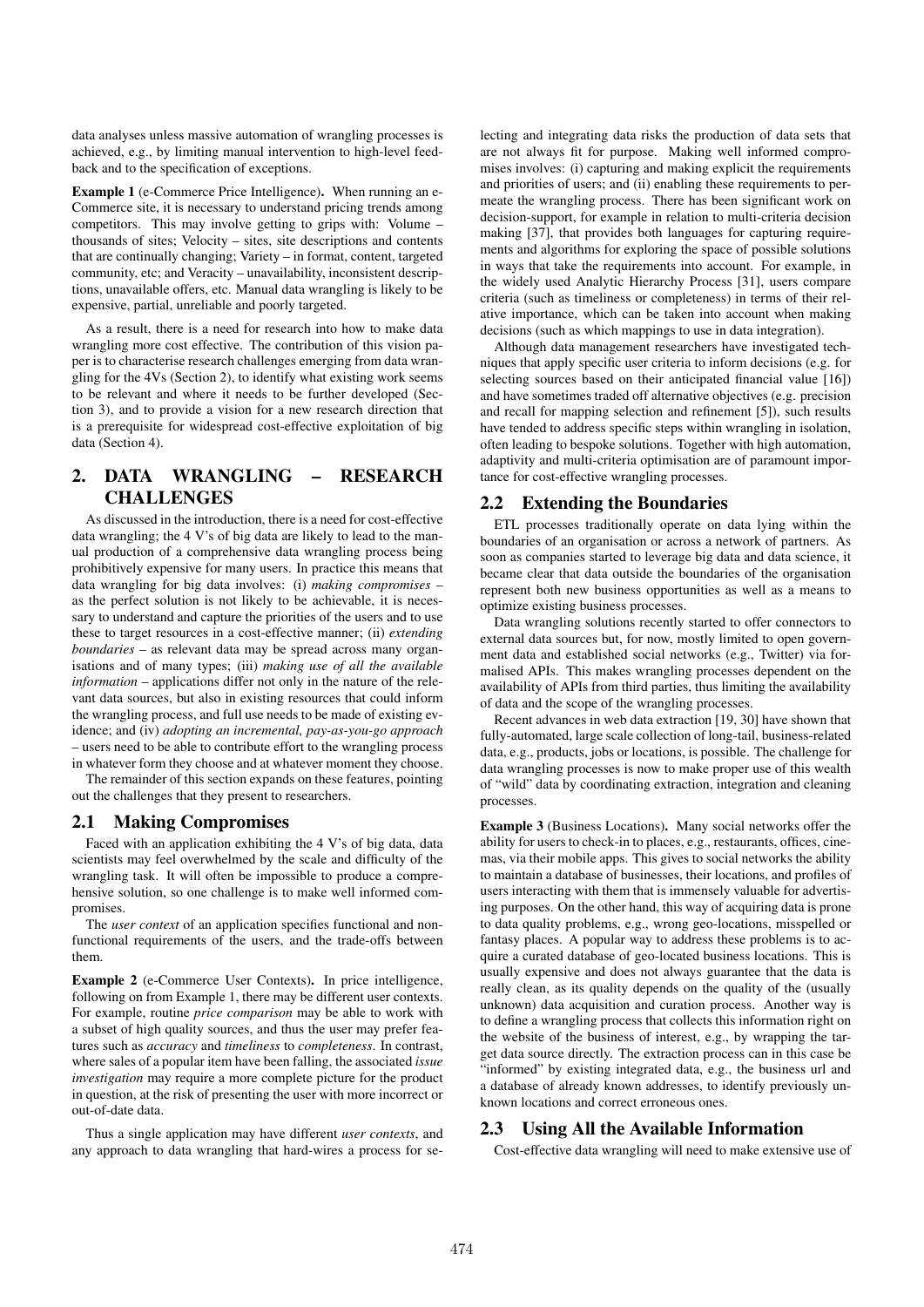automation for the different steps in the wrangling process. Automated processes must take advantage of all available information both when generating proposals and for comparing alternative proposals in the light of the user context.

The *data context* of an application consists of the sources that may provide data for wrangling, and other information that may inform the wrangling process.

Example 4 (e-Commerce Data Context). In price intelligence, following on from Example 1, the data context includes the catalogs of the many online retailers that sell overlapping sets of products to overlapping markets. However, there are additional data resources that can inform the process. For example, the e-Commerce company has a product catalog that can be considered as master data by the wrangling process; the company is interested in price comparison only for the products it sells. In addition, for this domain there are standard formats, for example in schema.org, for describing products and offers, and there are ontologies that describe products, such as The Product Types Ontology<sup>2</sup>.

Thus applications have different *data contexts*, which include not only the data that the application seeks to use, but also local and third party sources that provide additional information about the domain or the data therein. To be cost-effective, automated techniques must be able to bring together all the available information. For example, a product types ontology could be used to inform the selection of sources based on their relevance, as an input to the matching of sources that supplements syntactic matching, and as a guide to the fusion of property values from records that have been obtained from different sources. To do this, automated processes must make well founded decisions, integrating evidence of different types. In data management, there are results of relevance to data wrangling that assimilate evidence to reach decisions (e.g. [36]), but work to date tends to be focused on small numbers of types of evidence, and individual data management tasks. Cost effective data wrangling requires more pervasive approaches.

#### 2.4 Adopting a Pay-as-you-go Approach

As discussed in Section 1, potential users of big data will not always have access to substantial budgets or teams of skilled data scientists to support manual data wrangling. As such, rather than depending upon a continuous labor-intensive wrangling effort, to enable resources to be deployed on data wrangling in a targeted and flexible way, we propose an incremental, pay-as-you-go approach, in which the "payment" can take different forms.

Providing a pay-as-you-go approach, with flexible kinds of payment, means automating all steps in the wrangling process, and allowing feedback in whatever form the user chooses. This requires a flexible architecture in which feedback is combined with other sources of evidence (see Section 2.3) to enable the best possible decisions to be made. Feedback of one type should be able to inform many different steps in the wrangling process – for example, the identification of several correct (or incorrect) results may inform both source selection and mapping generation. Although there has been significant work on incremental, pay-as-you-go approaches to data management, building on the dataspaces vision [18], typically this has used one or a few types of feedback to inform a single activity. As such, there is significant work to be done to provide a more integrated approach in which feedback can inform all steps of the wrangling process.

Example 5 (e-Commerce Pay-as-you-go). In Example 1, automated approaches to data wrangling can be used to select sources of

product data, and to fuse the values from such sources to provide reports on the pricing of different products. These reports are studied by the data scientists of the e-Commerce company who are reviewing the pricing of competitors, who can annotate the data values in the report, for example, to identify which are correct or incorrect, along with their relevance to decision-making. Such feedback can trigger the data wrangling system to revise the way in which such reports are produced, for example by prioritising results from different data sources. The provision of domain-expert feedback from the data scientists is a form of payment, as staff effort is required to provide it. However, it should also be possible to use crowdsourcing, with direct financial payment of crowd workers, for example to identify duplicates, and thereby to refine the automatically generated rules that determine when two records represent the same real-world object [20]. It is of paramount importance that these feedback-induced "reactions" do not trigger a re-processing of all datasets involved in the computation but rather limit the processing to the strictly necessary data.

# 3. DATA WRANGLING – RELATED **WORK**

As discussed in Section 2, cost-effective data wrangling is expected to involve best-effort approaches, in which multiple sources of evidence are combined by automated techniques, the results of which can be refined following a pay-as-you-go approach. Space precludes a comprehensive review of potentially relevant results, so in this section we focus on three areas with overlapping requirements and approaches, pointing out existing results on which data wrangling can build, but also areas in which these results need to be extended.

#### 3.1 Knowledge Base Construction

In *knowledge base construction* (KBC) the objective is to automatically create structured representations of data, typically using the web as a source of facts for inclusion in the knowledge base. Prominent examples include YAGO [33], Elementary [28] and Google's Knowledge Vault [15], all of which combine candidate facts from web data sources to create or extend descriptions of entities. Such proposals are relevant to data wrangling, in providing large scale, automatically generated representations of structured data extracted from diverse sources, taking account of the associated uncertainties.

These techniques have produced impressive results but they tend to have a single, implicit *user context*, with a focus on consolidating slowly-changing, common sense knowledge that leans heavily on the assumption that correct facts occur frequently (instance-based redundancy). For data wrangling, the need to support diverse user contexts and highly transient information (e.g., pricing) means that user requirements need to be made explicit and to inform decisionmaking throughout automated processes. In addition, the focus on fully automated KBC at web-scale, without systematic support for incremental improvement in a pay-as-you-go manner, tends to require expert input, for example through the writing of rules (e.g., [28]). As such, KBC proposals share requirements with data wrangling, but have different emphases.

## 3.2 Pay-as-you-go Data Management

Pay-as-you-go data management, as represented by the dataspaces vision [18], involves the combination of an automated *bootstrapping* phase, followed by incremental *improvement*. There have been numerous results on different aspects of pay-as-you-go data management, across several activities of relevance to data wran-

<sup>2</sup>http://www.productontology.org/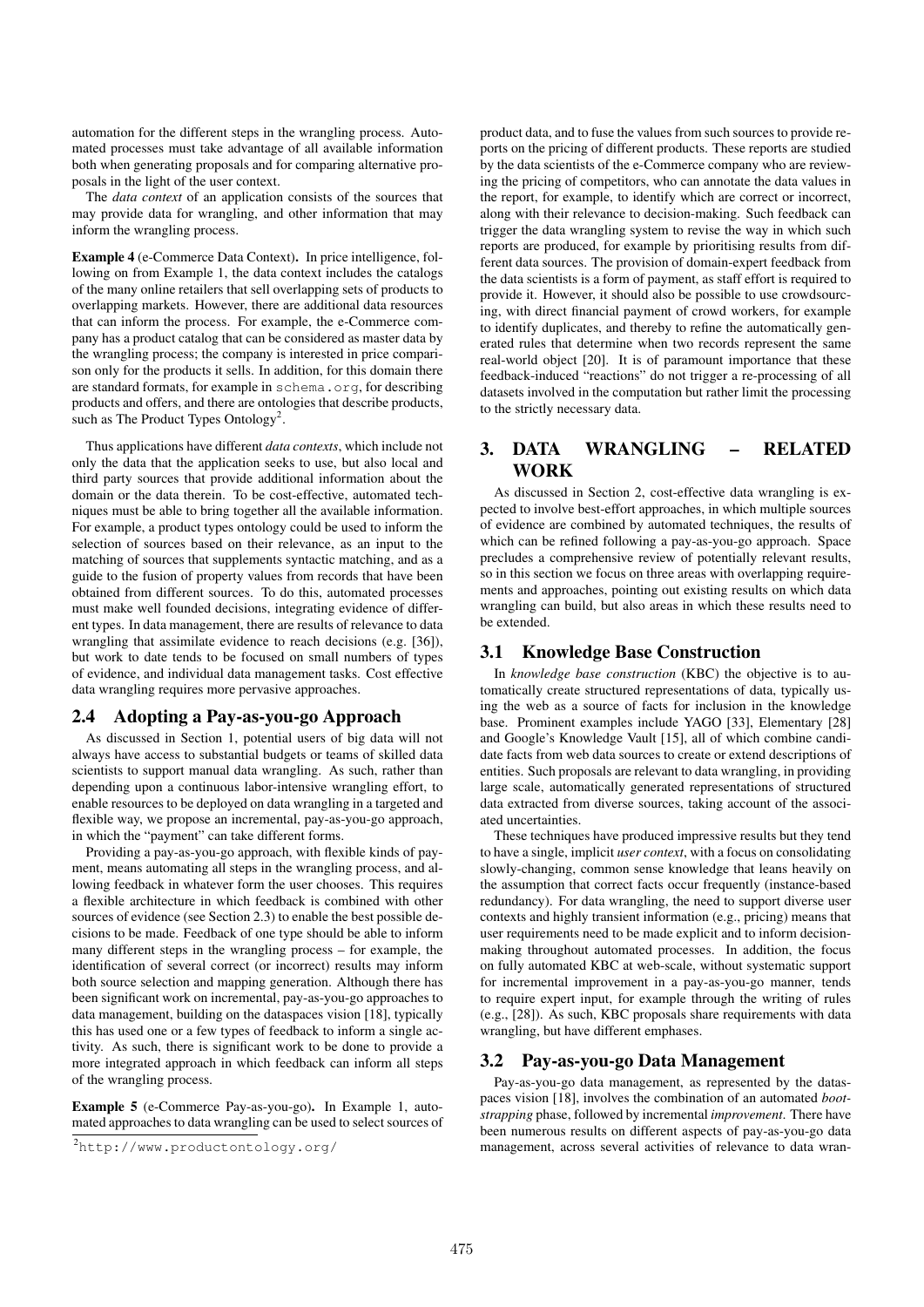gling, such as data extraction (e.g., [12]), matching [26], mapping [5] and entity resolution [20]. We note that in these proposals a single type of feedback is used to support a single data management task. The opportunities presented by crowdsourcing have provided a recent boost to this area, in which, typically, paid micro-tasks are submitted to public crowds as a source of feedback for pay-as-yougo activities. This has included work that refines different steps within an activity (e.g. both blocking and fine-grained matching within entity resolution [20]), and the investigation of systematic approaches for relating uncertain feedback to other sources of evidence (e.g., [13]). However, the state-of-the-art is that techniques have been developed in which individual types of feedback are used to influence specific data management tasks, and there seems to be significant scope for feedback to be integrated into all activities that compose a data wrangling pipeline, with reuse of feedback to inform multiple activities [6]. Highly automated wrangling processes require formalised feedback (e.g., in terms of rules or facts to be added/removed from the process) so that they can be used by suitable reasoning processes to automatically adapt the wrangling workflows.

Data Tamer [32] provides a substantially automated pipeline involving schema integration and entity resolution, where components obtain feedback to refine the results of automated analyses. Although Data Tamer moves a significant way from classical, largely manually specified ETL techniques, user feedback is obtained for and applied to specific steps (and not shared across components), and there is no user context to inform where compromises should be made and efforts focused.

#### 3.3 Context Awareness

There has been significant prior work on context in computing systems [3], with a particular emphasis on mobile devices and users, in which the objective is to provide data [9] or services [25] that meet the evolving, situational needs of users. In information management, the emphasis has been on identifying the portion of the available information that is relevant in specific ambient conditions [8]. For data wrangling, classical notions of context such as location and time will sometimes be relevant, but we anticipate that for data wrangling: (i) there may be many additional features that characterise the *user and data contexts*, for individual users, groups of users and tasks; and (ii) that the information about context will need to inform a wide range of data management tasks in addition to the selection of the most relevant results.

## 4. DATA WRANGLING – VISION

In the light of the scene-setting from the previous sections, Figure 1 outlines potential components and relationships in a data wrangling architecture. To the left of the figure, several (potentially many) *Data Source*s provide the data that is required for the application. A *Data Extraction* component provides wrappers for the potentially heterogeneous sources (files, databases, documents, web pages), providing syntactically consistent representations that can then be brought together by the *Data Integration* component, to yield *Wrangled Data* that is then available for exploration and analysis.

However, in our vision, these extraction and integration components both *use all the available data* and *adopt a pay-as-you-go approach*. In Figure 1, this is represented by a collection of *Working Data*, which contains not only results and metadata from the *Data Extraction* and *Data Integration* components, but also:

1. all relevant *Auxiliary Data*, which would include the *user context*, and whatever additional information can represent the *data context*, such as *reference data*, *master data* and *do-*



Figure 1: Abstract Wrangling Architecture.

*main ontologies*;

- 2. the results of all *Quality* analyses that have been carried out, which may apply to individual data sources, the results of different extractions and components of relevance to integration such as matches or mappings; and
- 3. the feedback that has been obtained from users or crowds, on any aspect of the wrangling process, including the extractions (e.g. users could indicate if a wrapper has extracted what they would have expected), or the results of integrations (e.g. crowds could identify duplicates).

To support this, data wrangling needs substantial advances in data extraction, integration and cleaning, as well as the co-design of the components in Figure 1 to support a much closer interaction in a context-aware, pay-as-you-go setting.

#### 4.1 Research Challenges for Components

This section makes the case that meeting the vision will require changes of substance to existing data management functionalities, such as *Data Extraction* and *Data Integration*.

To respond fully to the proposed architecture, *Data Extraction* must make effective use of all the available data. Consider web data extraction, in which wrappers are generated that enable deep web resources to be treated as structured data sets (e.g., [12, 19]). The lack of context and incrementality in data extraction has long been identified as a weakness [11], and research is required to make extraction components responsive to quality analyses, insights from integration and user feedback. As an example, existing knowledge bases and intermediate products of data cleaning and integration processes can be used to improve the quality of wrapper induction (e.g. [29]).

Along the same lines, *Data Integration* must make effective use of all the available data in ways that take account of the *user context*. As data integration acts on a variety of constructs (sources, matches, mappings, instances), each of which may be associated with its own uncertainties, automated functionalities such as those for identifying matches and generating mappings need to be revised to support multi-criteria decision making in the context of uncertainty. For example, the selection of which mappings to use must take into account information from the user context, such as the number of results required, the budget for accessing sources, and quality requirements. To support the complete data wrangling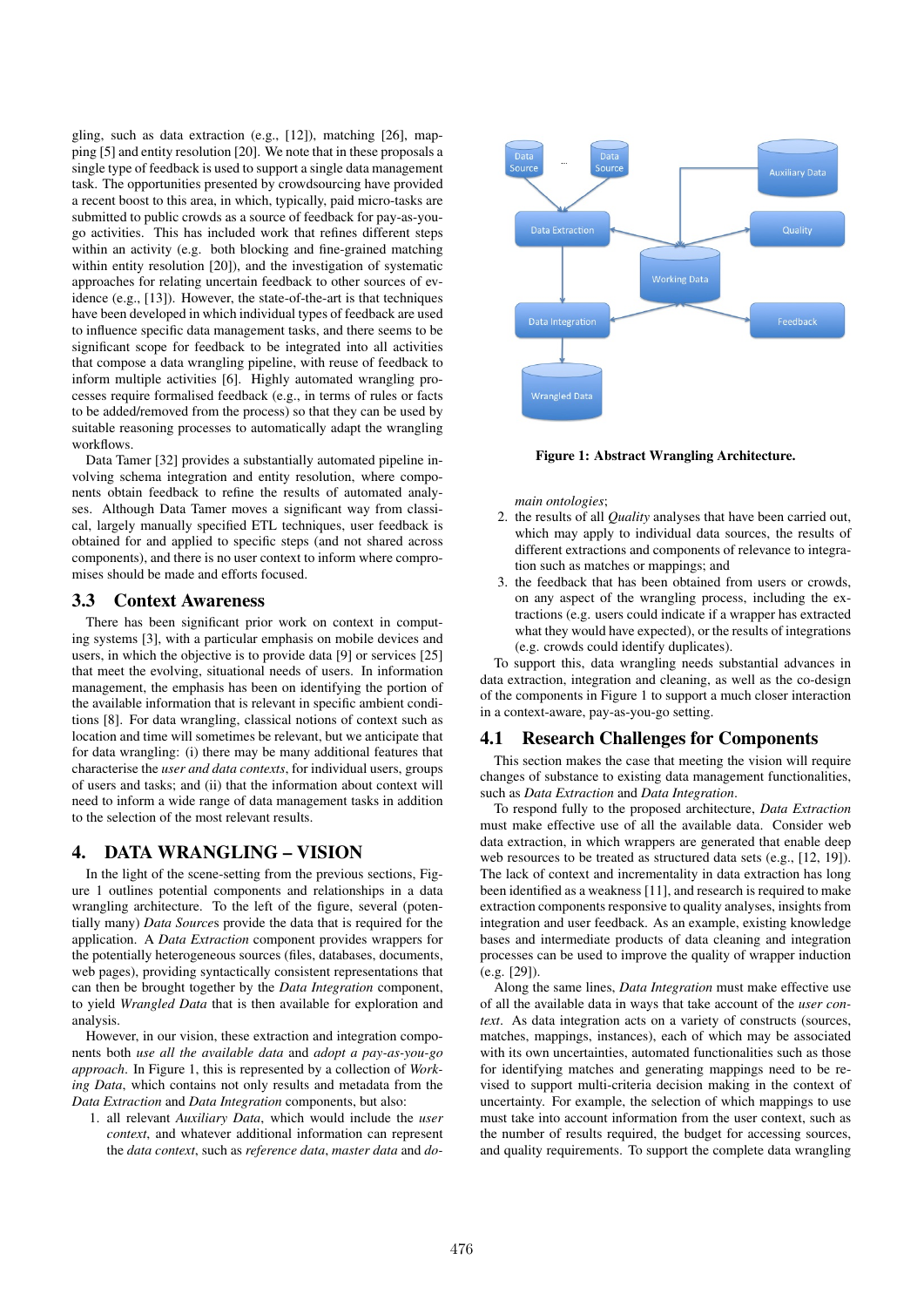process involves generalising from a range of point solutions into an approach in which all components can take account of a range of different sources of evolving evidence.

#### 4.2 Research Challenges for Architectures

This section makes the case that meeting the vision will require changes of substance to existing data management architectures, and in particular a paradigm-shift for ETL.

Traditional ETL operates on manually-specified data manipulation workflows that extract data from structured data sources, integrating, cleaning, and eventually storing them in aggregated form into data warehouses. In Figure 1 there is no explicit control flow specified, but we note that the requirements of automation, refined on a pay-as-you-go basis taking into account the user context, is at odds with a hard-wired, user-specified data manipulation workflow. In the abstract architecture, the pay-as-you-go approach is achieved by storing intermediate results of the ETL process for on-demand recombination, depending on the user context and the potentially continually evolving data context. As such, the *user context* must provide a declarative specification of the user's requirements and priorities, both functional (data) and non-functional (such as quality and cost trade-offs), so that the components in Figure 1 can be automatically and flexibly composed. Such an approach requires an autonomic approach to data wrangling, in which self-configuration is more central to the architecture than in selfmanaging databases [10].

The resulting architecture must not only be autonomic, it must also take account of the inherent uncertainty associated with much of the *Working Data* in Figure 1. Uncertainty comes from: (i) *Data Sources* in the form of unreliable and inconsistent data; (ii) the wrangling components, for example in the form of tentative extraction rules or mappings; (iii) the auxiliary data, for example in the form of ontologies that do not quite represent the user's conceptualisation of the domain; and (iv) the feedback which may be unreliable or out of line with the user's requirements or preferences. With this complex environment, it is important that uncertainty is represented explicitly and reasoned with systematically, so that well informed decisions can build on a sound understanding of the available evidence.

This raises an additional research question, on how best to represent and reason in a principled and scalable way with the *working data* and associated *workflows*; there is a need for a uniform representation for the results of the different components in Figure 1, which are as diverse as domain ontologies, matches, data extraction and transformation rules, schema mappings, user feedback and provenance information, along with their associated quality annotations and uncertainties.

In addition, the ways in which different types of user engage with the wrangling process is also worthy of further research. In Wrangler [22], now commercialised by Trifacta, data scientists clean and transform data sets using an interactive interface in which, among other things, the system can suggest generic transformations from user edits. In this approach, users provide feedback on the changes to the selected data they would like to have made, and select from proposed transformations. Additional research could investigate where such interactions could be used to inform upstream aspects of the wrangling process, such as source selection or mapping generation, and to understand how other kinds of feedback, or the results of other analyses, could inform what is offered to the user in tools such as Wrangler.

## 4.3 Research Challenges in Scalability

In this paper we have proposed responding to the *Volume* as-

pect of big data principally in the form of the number of sources that may be available, where we propose that automation and incrementality are key approaches. In this section we discuss some additional challenges in data wrangling that result from scale.

The most direct impact of scale in big data results from the sheer volume of data that may be present in the sources. ETL vendors have responded to this challenge by compiling ETL workflows into big data platforms, such as map/reduce. In the architecture of Figure 1, it will be necessary for extraction, integration and data querying tasks to be able to be executed using such platforms. However, there are also fundamental problems to be addressed. For example, many quality analyses are intractable (e.g. [7]), and evaluating even standard queries of the sort used in mappings may require substantial changes to classical assumptions when faced with huge data sets. Among these challenges are understanding the requirement for query scalability [2] that can be provided in terms of access and indexing information [17], and developing static techniques for query approximation (i.e., without looking at the data) as was initiated in [4] for conjunctive queries. For the architecture of Figure 1 there is the additional requirement to reason with uncertainty over potentially numerous sources of evidence; this is a serious issue since even in the classical settings data uncertainty often leads to intractability of the most basic data processing tasks [1, 23]. We also observe that knowledge base construction has itself given rise to novel reasoning techniques [27], and additional research may be required to inform decision-making for data wrangling at scale.

#### 5. CONCLUSIONS

Data wrangling is a problem and an opportunity:

- A problem because the 4 V's of big data may all be present together, undermining manual approaches to ETL.
- An opportunity because if we can make data wrangling much more cost effective, all sorts of hitherto impractical tasks come into reach.

This vision paper aims to raise the profile of data wrangling as a research area within the data management community, where there is a lot of work on relevant functionalities, but where these have not been refined or integrated as is required to support data wrangling. The paper has identified research challenges that emerge from data wrangling, around the need to make compromises that reflect the user's requirements, the ability to make use of all the available evidence, and the development of pay-as-you-go techniques that enable diverse forms of payment at convenient times. We have also presented an abstract architecture for data wrangling, and outlined how that architecture departs from traditional approaches to ETL, through increased use of automation, which flexibly accounts for diverse user and data contexts. It has been suggested that this architecture will require changes of substance to established data management components, as well as the way in which they work together. For example, the proposed architecture will require support for representing and reasoning with the diverse and uncertain working data that is of relevance to the data wrangling process. Thus we encourage the data management research community to direct its attention at novel approaches to data wrangling, as a prerequisite for the cost-effective exploitation of big data.

#### Acknowledgments

This research is supported by the VADA Programme Grant from the UK Engineering and Physical Sciences Research Council, whose support we are pleased to acknowledge. We are also grateful to our colleagues in VADA for their contributions to discussions on data wrangling: Peter Buneman, Wenfei Fan, Alvaro Fernandes, John